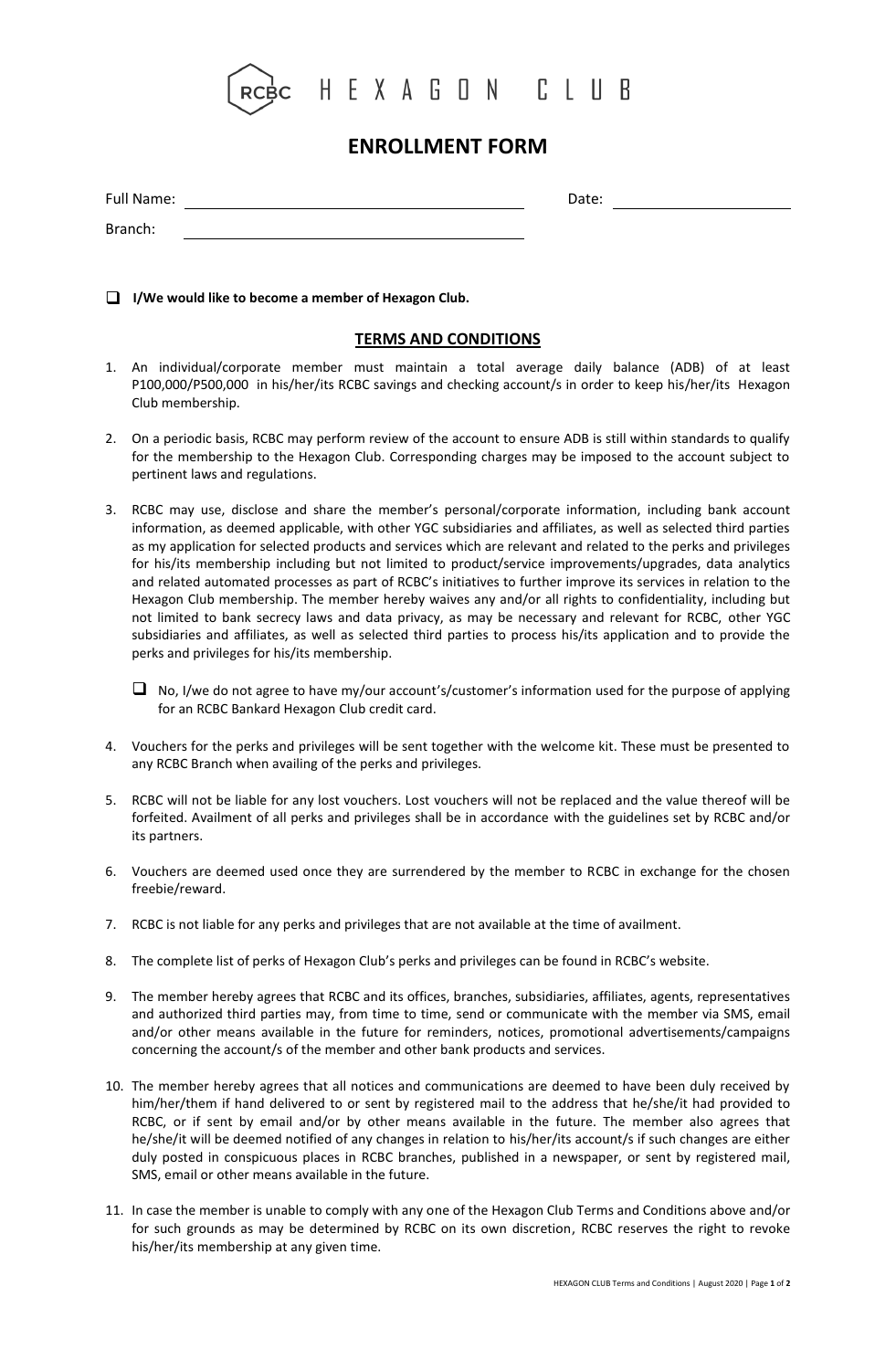

## **ENROLLMENT FORM**

- 12. Similarly, RCBC may reinstate members as it sees fit. Reinstatement may only be done at the end of the calendar year and will be effective on the next calendar year.
- 13. These Hexagon Club Terms and Conditions may be modified, amended, added, deleted or varied from time to time by RCBC in its sole and absolute discretion without prior notice, by way of posting on RCBC's website, or in any matter deemed suitable by RCBC. The member undertakes to access the RCBC website regularly to view these Hexagon Club Terms and Conditions. RCBC shall not be liable for any consequential or indirect damage or for any loss of value or benefits that may arise as a result of any changes made to these Hexagon Club Terms and Conditions.
- 14. The member hereby agrees that, when RCBC amends these Hexagon Club Terms and Conditions, the thencurrent version of these Hexagon Club Terms and Conditions supersede all prior versions and govern the member's account/s and/or membership herein. The member hereby acknowledges and agrees that, by keeping his/her/its account/s open and using the same, as well as continuing to enjoy his/her/its membership and availing of the perks provided therefor, he/she/it is deemed to have accepted and agreed to any and all changes that RCBC may hereafter make to these Hexagon Club Terms and Conditions and to be bound by the same. The member further understands that if he/she/it does not agree with said changes, he/she/it may close his/her/its account/s and/or terminate his/her/its membership as provided in these Hexagon Club Terms and Conditions.
- 15. This membership and the pertinent account shall likewise be subject to the pertinent Terms and Conditions applicable to the deposit accounts of RCBC.

**By signing below, I/we hereby acknowledge having read and clearly understood the forgoing Terms and Conditions and agree to be bound by the same as I/we join RCBC's Hexagon Club. I/we also confirm that all the information indicated above is true and correct.** 

| <b>CLIENT/S FULL NAME AND SIGNATURE:</b> | DATE: |
|------------------------------------------|-------|
|                                          |       |
|                                          |       |

### *(Portion below to be filled up by branch personnel ONLY)*

**CIF:**

Signature Over Printed Name of Authorized Branch Personnel Date